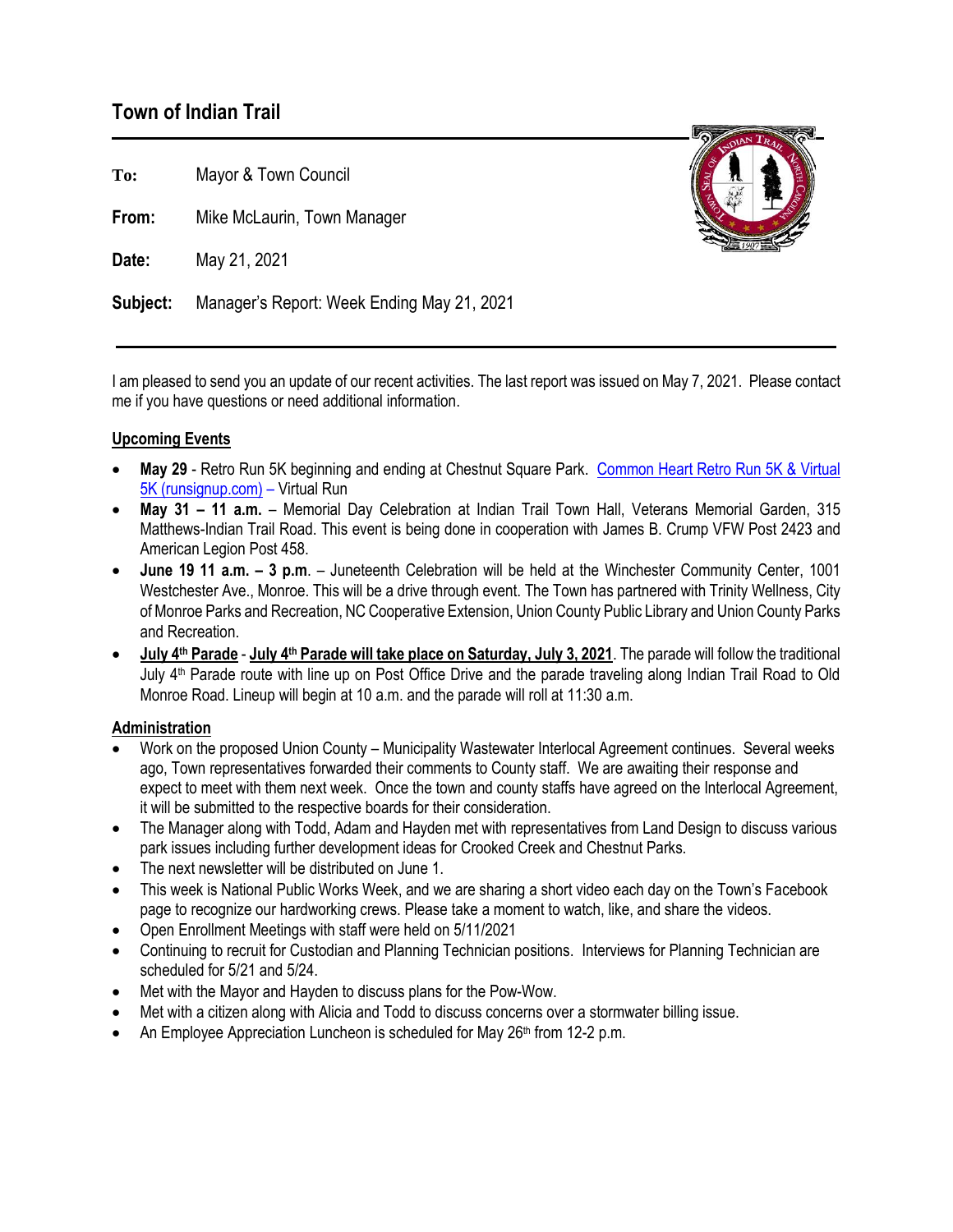**Manager's Report May 21, 2021 Page 2**

### **Finance**

- Worked with the Town Manager to interview Bond Counsel and Financial Advisors for the possible sale of town bonds.
- Overall Collection percentage is 99.22% (tax revenue budget: 102.96% collected and stormwater revenue budget: 97.96% collected)
- Our department is continuing to work with delinquent property owners to aid with payments for those with financial hardship as well as utilizing collection remedies required by NCGS

#### **Engineering**

- **Indian Trail Park Stormwater Improvements**  Meeting with the County next week to discuss a water main issue involving this project.
- **1 st Avenue Pond and Pumpstation** (Phase 1) Completing electrical connections as part of the final project wrap up. (Phase 2) Will be meeting with the County to discuss a water main issue involving Phase 2. Public notice will go out once we have a good idea how the job will change due to existing water main locations.
- **FY20/21 Spring Resurfacing Contract** The interlocal agreement has been completed and the project will be advertised soon.
- **RFQ (Pavement Condition Survey)** Work has begun.
- **Chestnut Parkway Ph. 3 (Right of Way Acquisition) –** Right of Way work has begun.
- **Indian Trail Complete Street** Wrapping up negotiations on final design criteria and taking over Indian Trail Road.
- **Poplar Glen SW Improvements (RFQ – Design)** RFQ for professional design services is currently being advertised.

## **Parks and Recreation**

• Athletic Facilities Amenities requests closed on Monday, May 17th at 5pm. Permits will be issued by June 1. Information on the reservation requests received:

**Chestnut Square Park Turf Field** 19 requests received; 18 groups interested in reserving the turf field; 7 requests received from resident groups; including both athletic associations located in Indian Trail; 11 requests received from non-residents.

**Chestnut Square Park Tennis Courts** 4 requests received; 3 groups interested in reserving the tennis courts; All requests are from resident groups.

**Chestnut Square Park Volleyball Courts -** No requests received.

**Crooked Creek Park Ball Fields -** 19 requests received; 19 groups interested in reserving the ball fields; 7 requests received from resident groups; 12 requests received from non-residents.

- Poplin Elementary School won the 2021 Mayor Tree Education initiative with over 95% participation from students! The entire 4<sup>th</sup> grade class and staff will receive an ice cream party on Monday, May 24<sup>th</sup>.
- Programs continue to be popular. Current offerings include Yoga, Zumba, tennis, summer camps and senior programing.
- July 4<sup>th</sup> Parade registrations are being received.
- The Summer-Fall calendar is being finalized and will be released once the budget is approved.

## **Public Works**

**Solid Waste –** Continuing to monitor the current solid waste contract performance, the current contractor is still working on bulk pickup and expects to be finished soon.